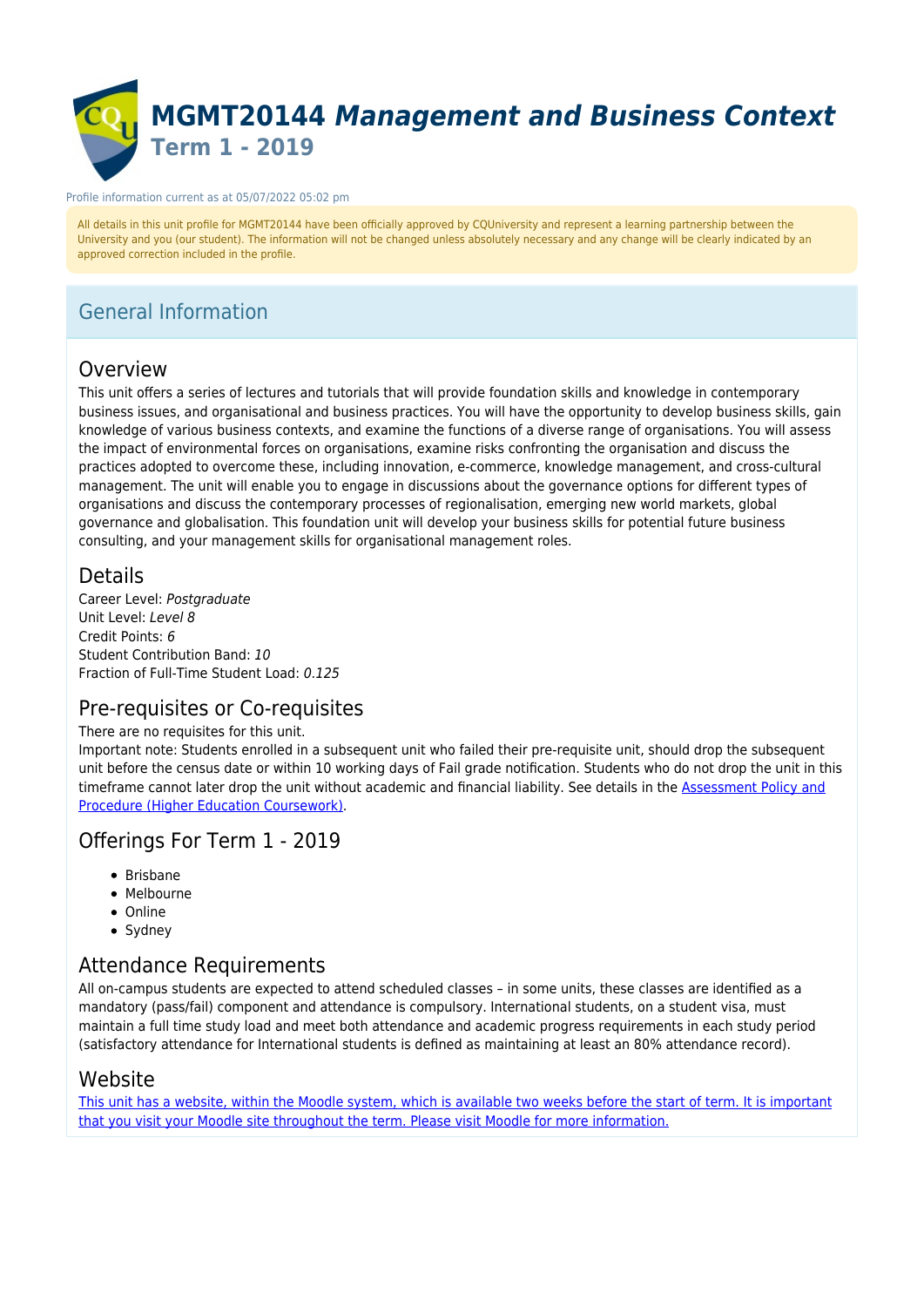### Class and Assessment Overview

### Recommended Student Time Commitment

Each 6-credit Postgraduate unit at CQUniversity requires an overall time commitment of an average of 12.5 hours of study per week, making a total of 150 hours for the unit.

## Class Timetable

**[Regional Campuses](https://handbook.cqu.edu.au/facet/timetables)** Bundaberg, Cairns, Emerald, Gladstone, Mackay, Rockhampton, Townsville

**[Metropolitan Campuses](https://handbook.cqu.edu.au/facet/timetables)** Adelaide, Brisbane, Melbourne, Perth, Sydney

### Assessment Overview

1. **Written Assessment** Weighting: 30% 2. **Group Work** Weighting: 30% 3. **Examination** Weighting: 40%

### Assessment Grading

This is a graded unit: your overall grade will be calculated from the marks or grades for each assessment task, based on the relative weightings shown in the table above. You must obtain an overall mark for the unit of at least 50%, or an overall grade of 'pass' in order to pass the unit. If any 'pass/fail' tasks are shown in the table above they must also be completed successfully ('pass' grade). You must also meet any minimum mark requirements specified for a particular assessment task, as detailed in the 'assessment task' section (note that in some instances, the minimum mark for a task may be greater than 50%). Consult the *University's Grades and Results Policy* for more details of interim results and final grades.

## CQUniversity Policies

### **All University policies are available on the [CQUniversity Policy site.](https://policy.cqu.edu.au/)**

You may wish to view these policies:

- Grades and Results Policy
- Assessment Policy and Procedure (Higher Education Coursework)
- Review of Grade Procedure
- Student Academic Integrity Policy and Procedure
- Monitoring Academic Progress (MAP) Policy and Procedure Domestic Students
- Monitoring Academic Progress (MAP) Policy and Procedure International Students
- Student Refund and Credit Balance Policy and Procedure
- Student Feedback Compliments and Complaints Policy and Procedure
- Information and Communications Technology Acceptable Use Policy and Procedure

This list is not an exhaustive list of all University policies. The full list of University policies are available on the [CQUniversity Policy site.](https://policy.cqu.edu.au/)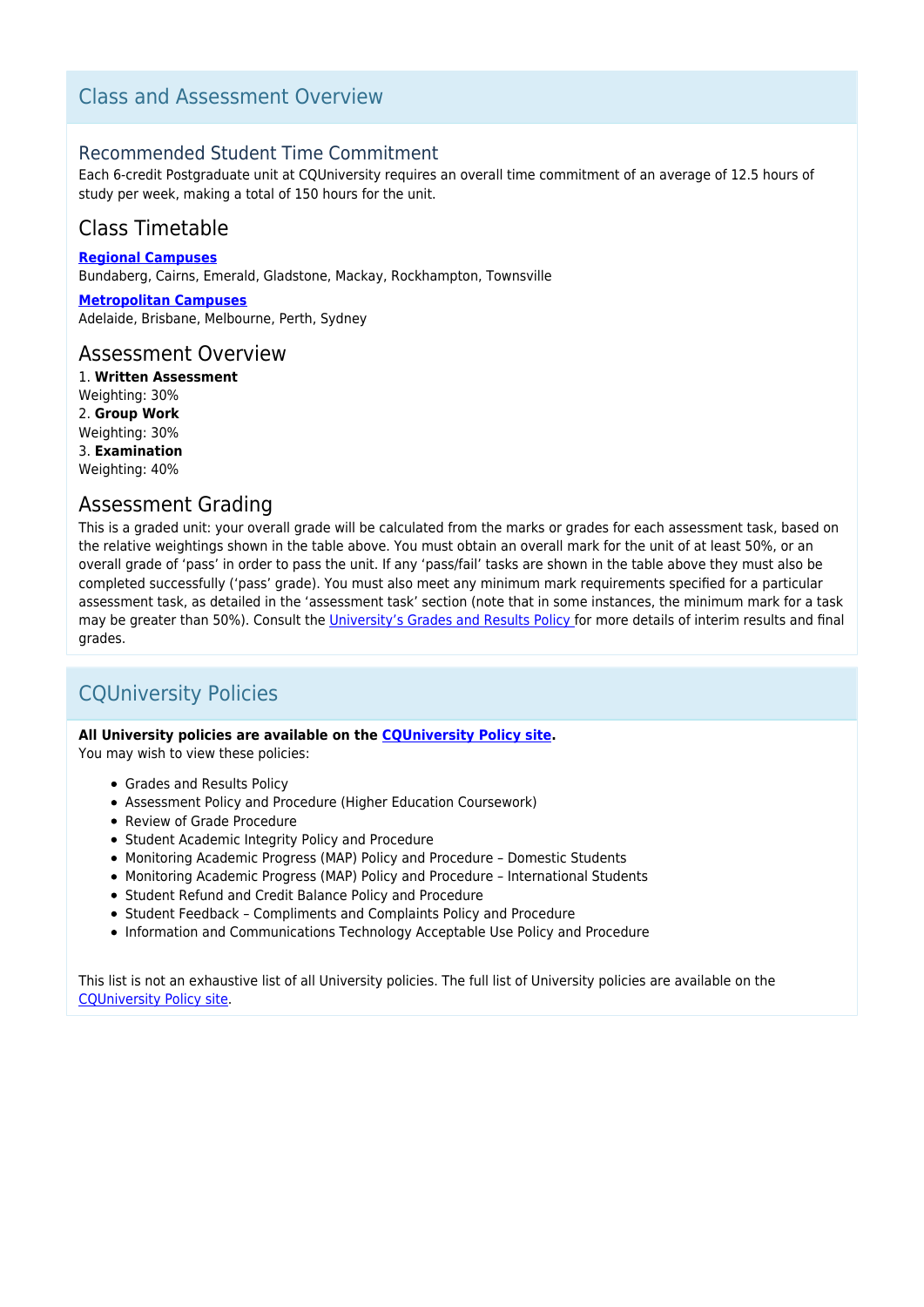### Previous Student Feedback

### Feedback, Recommendations and Responses

Every unit is reviewed for enhancement each year. At the most recent review, the following staff and student feedback items were identified and recommendations were made.

### Feedback from Have your say

### **Feedback**

Update the materials on Moodle as some of the material is quite old.

#### **Recommendation**

Review all lecture and tutorial material, journal articles, videos, podcasts, and topic content for currency and update where necessary.

### Feedback from Have Your Say

### **Feedback**

There should be a textbook or more content material provided for students.

### **Recommendation**

Explore the opportunity to have a textbook specially designed for this unit. With a large cohort of students publishers will often compile chapters from other texts into one book for a specific unit.

### Feedback from Have Your Say

#### **Feedback**

Conduct presentations during tutorial times only to leave lectures free for delivery of content by lecturers.

#### **Recommendation**

Consider condensing the content from 11 topics to 10 topics that are delivered in the first 10 weeks of the term. This will leave all of weeks 11 and 12 for student presentations.

## Unit Learning Outcomes

#### **On successful completion of this unit, you will be able to:**

- 1. Critically analyse the impact of a range of internal and external contextual factors on the performance and decision making of organisations
- 2. Synthesise and utilise key theories, concepts and terms relevant to internal and external contextual factors to examine organisational environments
- 3. Communicate an understanding of contemporary internal and external contextual factors affecting organisations
- 4. Evaluate complex problems relevant to internal and external contextual factors in organisational environments
- 5. Recommend creative solutions to contemporary challenges facing businesses to a variety of audiences and stakeholders.

This is not applicable.

## Alignment of Learning Outcomes, Assessment and Graduate Attributes

| N/A<br>Level | ' Level | Introductory Intermediate Graduate<br>Level | Level |  |
|--------------|---------|---------------------------------------------|-------|--|
|              |         |                                             |       |  |

### Alignment of Assessment Tasks to Learning Outcomes

| <b>Assessment Tasks</b>      | <b>Learning Outcomes</b>    |  |   |  |
|------------------------------|-----------------------------|--|---|--|
|                              | $1 \quad 2 \quad 3 \quad 4$ |  | 5 |  |
| 1 - Written Assessment - 30% |                             |  |   |  |

Professional Level ⚬

Advanced Level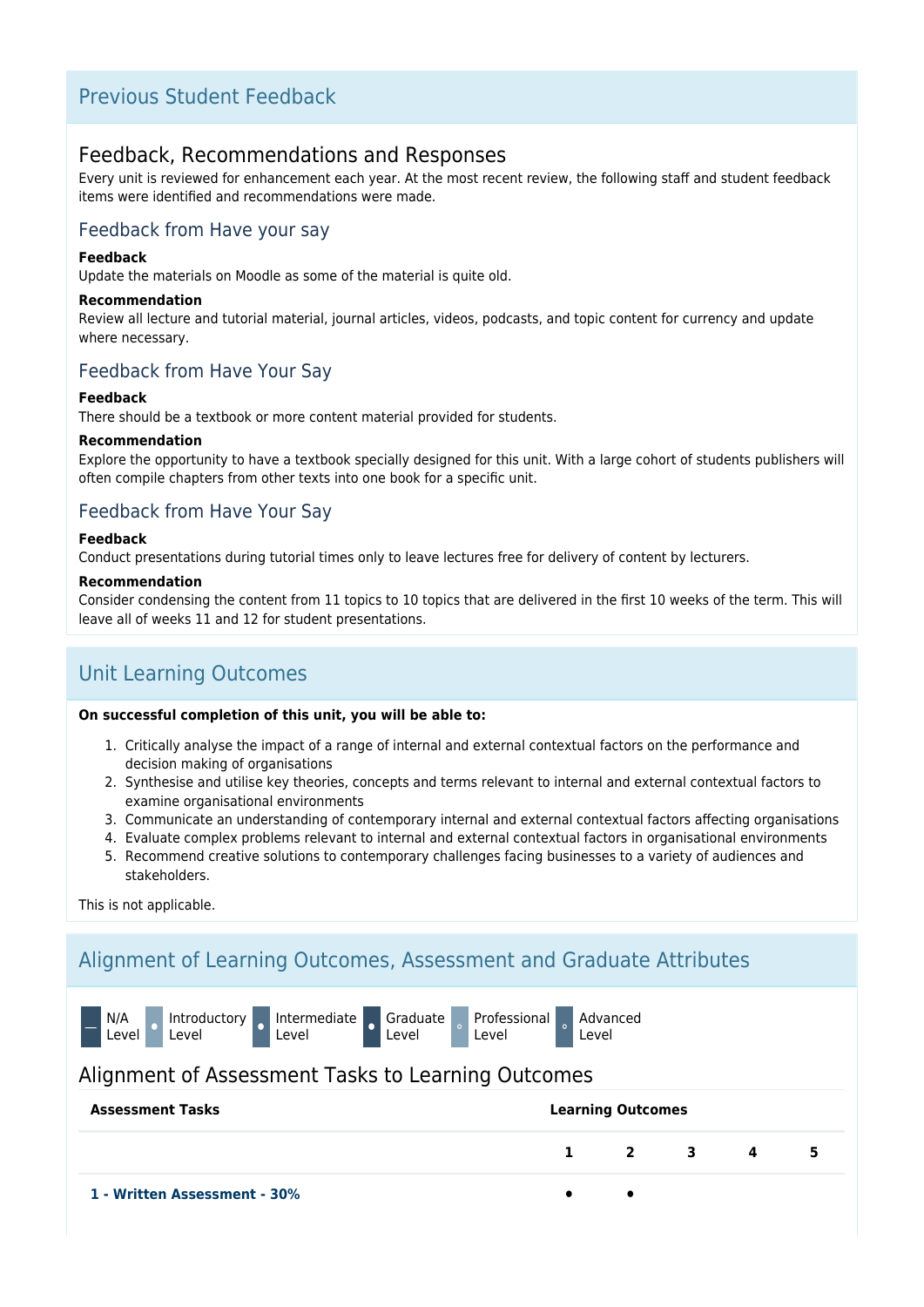| <b>Assessment Tasks</b> | <b>Learning Outcomes</b> |           |           |                               |           |  |  |
|-------------------------|--------------------------|-----------|-----------|-------------------------------|-----------|--|--|
|                         |                          |           |           | $1 \quad 2 \quad 3 \quad 4$   | 5         |  |  |
| 2 - Group Work - 30%    |                          |           |           | $\bullet$ $\bullet$ $\bullet$ | $\bullet$ |  |  |
| 3 - Examination - 40%   |                          | $\bullet$ | $\bullet$ |                               |           |  |  |

# Alignment of Graduate Attributes to Learning Outcomes

| <b>Graduate Attributes</b>                   | <b>Learning Outcomes</b> |            |                         |                         |         |
|----------------------------------------------|--------------------------|------------|-------------------------|-------------------------|---------|
|                                              | $\mathbf{1}$             | $2^{\sim}$ | $\overline{\mathbf{3}}$ | $\overline{\mathbf{4}}$ | 5       |
| 1 - Knowledge                                |                          | $\circ$    | $\circ$                 |                         |         |
| 2 - Communication                            |                          |            | $\bullet$               |                         |         |
| 3 - Cognitive, technical and creative skills | $\circ$                  | $\circ$    |                         | $\circ$                 | $\circ$ |
| 4 - Research                                 | $\circ$                  | $\circ$    |                         | $\circ$                 | $\circ$ |
| 5 - Self-management                          |                          |            |                         | $\circ$                 | $\circ$ |
| 6 - Ethical and Professional Responsibility  | $\circ$                  |            |                         |                         | $\circ$ |
| 7 - Leadership                               |                          |            |                         | $\bullet$               | $\circ$ |
|                                              |                          |            |                         |                         |         |

**8 - Aboriginal and Torres Strait Islander Cultures**

# Alignment of Assessment Tasks to Graduate Attributes

| <b>Assessment Tasks</b>      |         | <b>Graduate Attributes</b> |         |         |         |          |          |  |
|------------------------------|---------|----------------------------|---------|---------|---------|----------|----------|--|
|                              |         | $1$ 2 3 4 5 6 7 8          |         |         |         |          |          |  |
| 1 - Written Assessment - 30% | $\circ$ |                            | $\circ$ | $\circ$ |         | $\sim$ 0 |          |  |
| 2 - Group Work - 30%         | $\circ$ | $\circ$                    | $\circ$ | $\circ$ | $\circ$ | $\circ$  | $\sim$ 0 |  |
| 3 - Examination - 40%        | $\circ$ | $\circ$                    | $\circ$ | $\circ$ |         |          |          |  |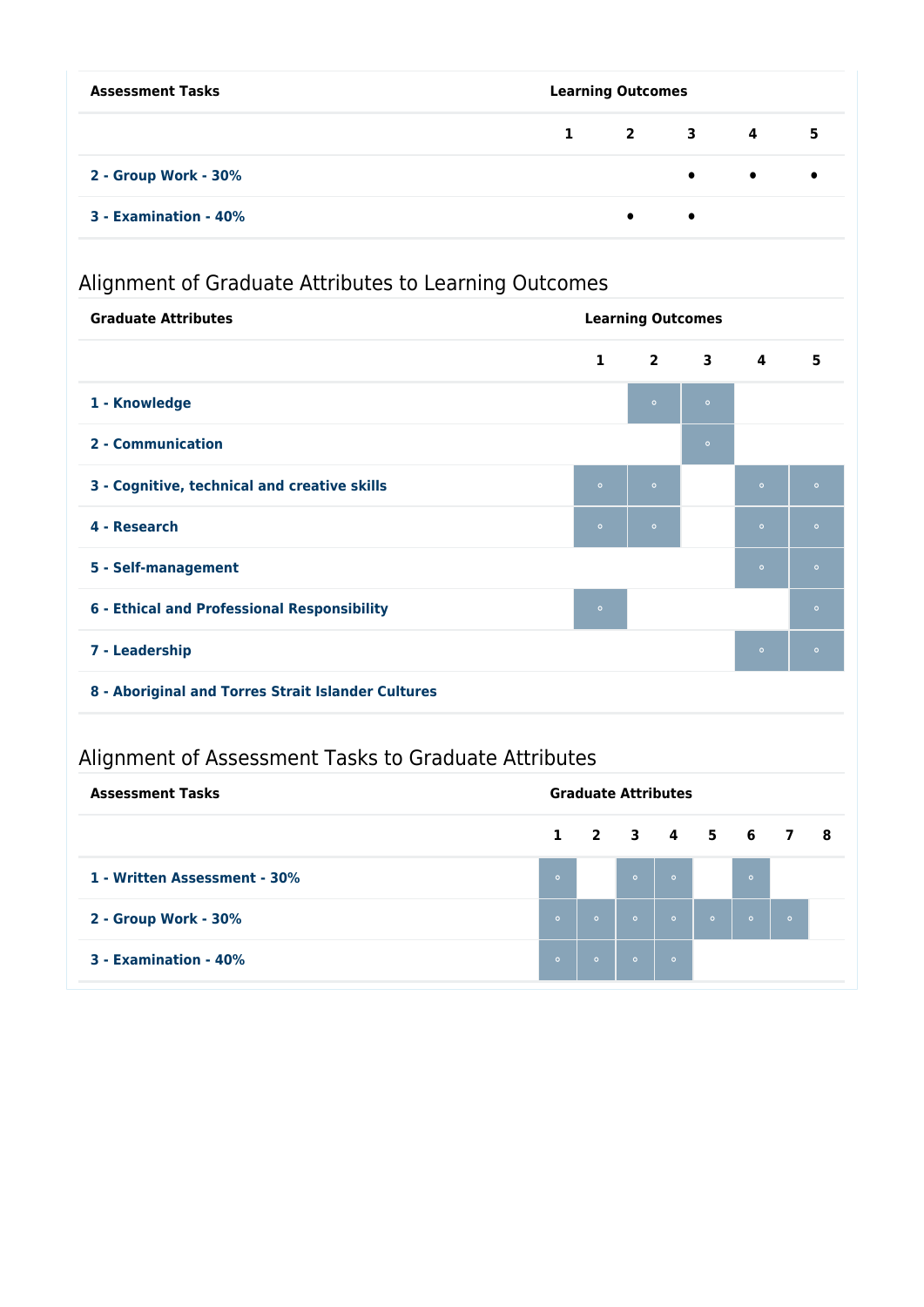## Textbooks and Resources

### Textbooks

### **There are no required textbooks.**

### **Additional Textbook Information**

There is no compulsory prescribed textbook for this unit; instead, prescribed weekly reading material will be available in Moodle. However, in order to expand your knowledge and improve your success chances in this unit, it is important you carry out independent study and additional reading. Please find below a selection of recommended books, some of which you should peruse:

- Burrow, J. L., Kleindl, B., & Becraft, M. B. (2016). Business Management. United States: Cengage.
- Hill, C. W., & Hutt, G. T. M. (2016). Global Business Today (9th ed.). New York, USA: McGraw-Hill.
- Hill, C. W. (2015). International Business: Competing in the Global Marketplace (10th ed.). New York, USA: McGraw-Hill.
- Palmer, A. & Hartley, B. (2011). The Business Environment (7th ed.). Maidenhead: McGraw-Hill.

• Solomon, M. R., Poatsy, M., & Martin, K. (2015). Better Business (4th ed.). USA: Pearson Higher Education.

• Worthington, I. (2014). The Business Environment (7th ed.). United Kingdom: Pearson.

### IT Resources

### **You will need access to the following IT resources:**

- CQUniversity Student Email
- Internet
- Unit Website (Moodle)

## Referencing Style

All submissions for this unit must use the referencing style: [American Psychological Association 6th Edition \(APA 6th](https://sportal.cqu.edu.au/__data/assets/pdf_file/0026/107684/APA_Referencing_Guide-2019.pdf) [edition\)](https://sportal.cqu.edu.au/__data/assets/pdf_file/0026/107684/APA_Referencing_Guide-2019.pdf)

> For recommended texts, journal readings, podcasts, current events, and video information refer to the unit

For further information, see the Assessment Tasks.

### Teaching Contacts

**Laura Baker** Unit Coordinator [l.e.baker@cqu.edu.au](mailto:l.e.baker@cqu.edu.au) **Christiana Liang** Unit Coordinator [c.liang@cqu.edu.au](mailto:c.liang@cqu.edu.au)

### Schedule

### **Week 1 - 11 Mar 2019**

Topic 1: Organisational and governance structures Details of Assessment Item 1 Expectations of student engagement with the unit Details of Moodle site and resources available

### **Week 2 - 18 Mar 2019**

Moodle site.

**Module/Topic Chapter Events and Submissions/Topic**

**Module/Topic Chapter Events and Submissions/Topic**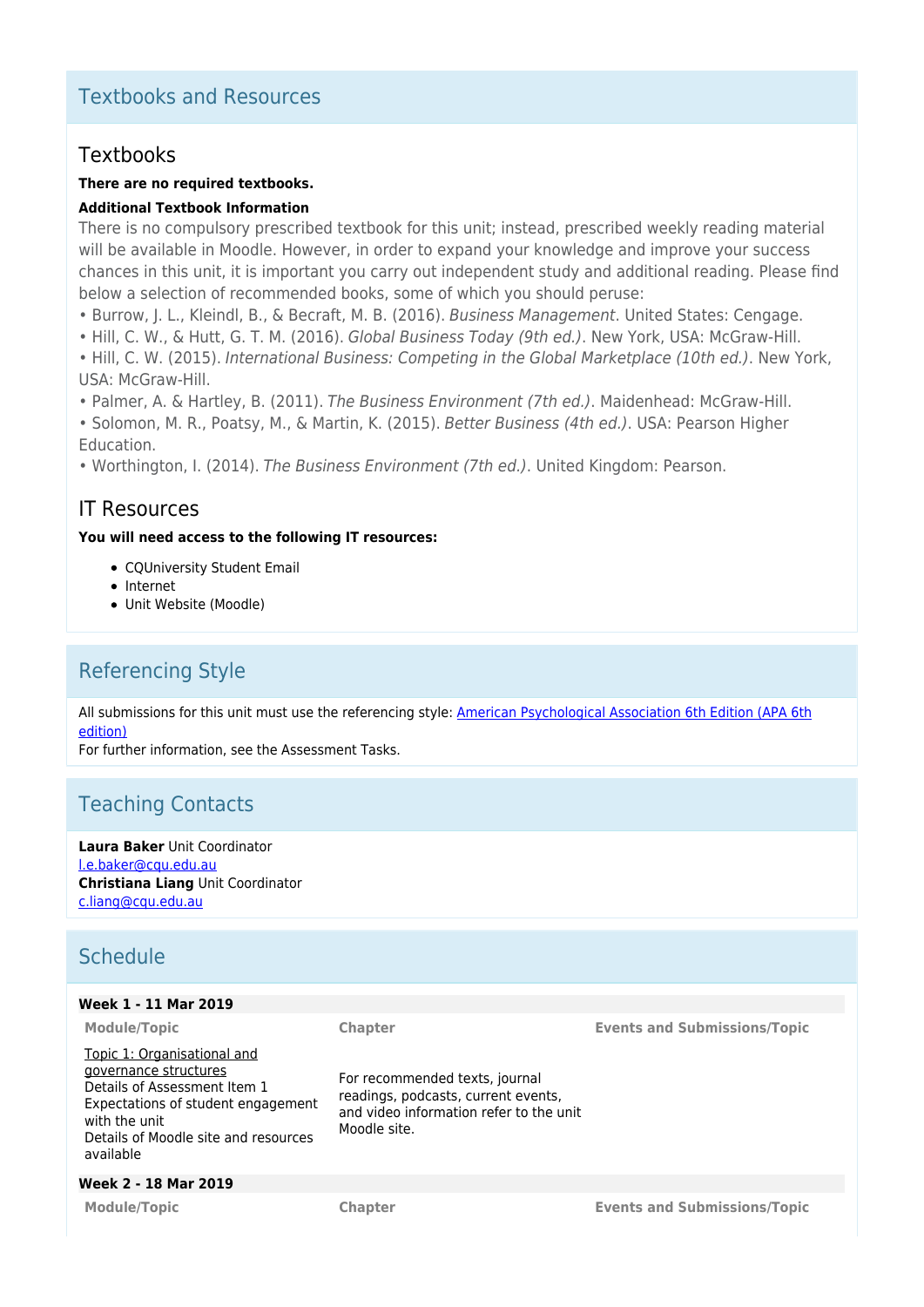| Topic 2: The impact of environmental<br>forces on organisations                       | For recommended texts, journal<br>readings, podcasts, current events,<br>and video information refer to the unit<br>Moodle site. |                                                                                 |
|---------------------------------------------------------------------------------------|----------------------------------------------------------------------------------------------------------------------------------|---------------------------------------------------------------------------------|
| Week 3 - 25 Mar 2019                                                                  |                                                                                                                                  |                                                                                 |
| <b>Module/Topic</b>                                                                   | Chapter                                                                                                                          | <b>Events and Submissions/Topic</b>                                             |
| Topic 3: Risks confronting the firm                                                   | For recommended texts, journal<br>readings, podcasts, current events,<br>and video information refer to the unit<br>Moodle site. |                                                                                 |
| Week 4 - 01 Apr 2019                                                                  |                                                                                                                                  |                                                                                 |
| <b>Module/Topic</b>                                                                   | Chapter                                                                                                                          | <b>Events and Submissions/Topic</b>                                             |
| Topic 4: Organisation and business<br>practices                                       | For recommended texts, journal<br>readings, podcasts, current events,<br>and video information refer to the unit<br>Moodle site. |                                                                                 |
| Week 5 - 08 Apr 2019                                                                  |                                                                                                                                  |                                                                                 |
| <b>Module/Topic</b>                                                                   | Chapter                                                                                                                          | <b>Events and Submissions/Topic</b>                                             |
| Topic 5: The functions of a diverse<br>range of firms<br>Details of Assessment Item 2 | For recommended texts, journal<br>readings, podcasts, current events,<br>and video information refer to the unit<br>Moodle site. | <b>Annotated Bibliography Due: Week</b><br>5 Friday (12 Apr 2019) 11:45 pm AEST |
| Vacation Week - 15 Apr 2019                                                           |                                                                                                                                  |                                                                                 |
| <b>Module/Topic</b>                                                                   | Chapter                                                                                                                          | <b>Events and Submissions/Topic</b>                                             |
| No classes this week.                                                                 | No classes this week.                                                                                                            | No classes this week.                                                           |
| Week 6 - 22 Apr 2019                                                                  |                                                                                                                                  |                                                                                 |
| <b>Module/Topic</b>                                                                   | Chapter                                                                                                                          | <b>Events and Submissions/Topic</b>                                             |
| Topic 6: Innovation and<br>entrepreneurship                                           | For recommended texts, journal<br>readings, podcasts, current events,<br>and video information refer to the unit<br>Moodle site. |                                                                                 |
| Week 7 - 29 Apr 2019                                                                  |                                                                                                                                  |                                                                                 |
| <b>Module/Topic</b>                                                                   | Chapter                                                                                                                          | <b>Events and Submissions/Topic</b>                                             |
| Topic 7: Knowledge management,<br>technology and eCommerce                            | For recommended texts, journal<br>readings, podcasts, current events,<br>and video information refer to the unit<br>Moodle site. |                                                                                 |
| Week 8 - 06 May 2019                                                                  |                                                                                                                                  |                                                                                 |
| <b>Module/Topic</b>                                                                   | Chapter                                                                                                                          | <b>Events and Submissions/Topic</b>                                             |
| Topic 8: Regionalisation and<br>globalisation                                         | For recommended texts, journal<br>readings, podcasts, current events,<br>and video information refer to the unit<br>Moodle site. |                                                                                 |
| Week 9 - 13 May 2019                                                                  |                                                                                                                                  |                                                                                 |
| <b>Module/Topic</b>                                                                   | Chapter                                                                                                                          | <b>Events and Submissions/Topic</b>                                             |
| Topic 9: Cross cultural issues, diversity<br>and international management             | For recommended texts, journal<br>readings, podcasts, current events,<br>and video information refer to the unit<br>Moodle site. |                                                                                 |
| Week 10 - 20 May 2019                                                                 |                                                                                                                                  |                                                                                 |
| <b>Module/Topic</b>                                                                   | Chapter                                                                                                                          | <b>Events and Submissions/Topic</b>                                             |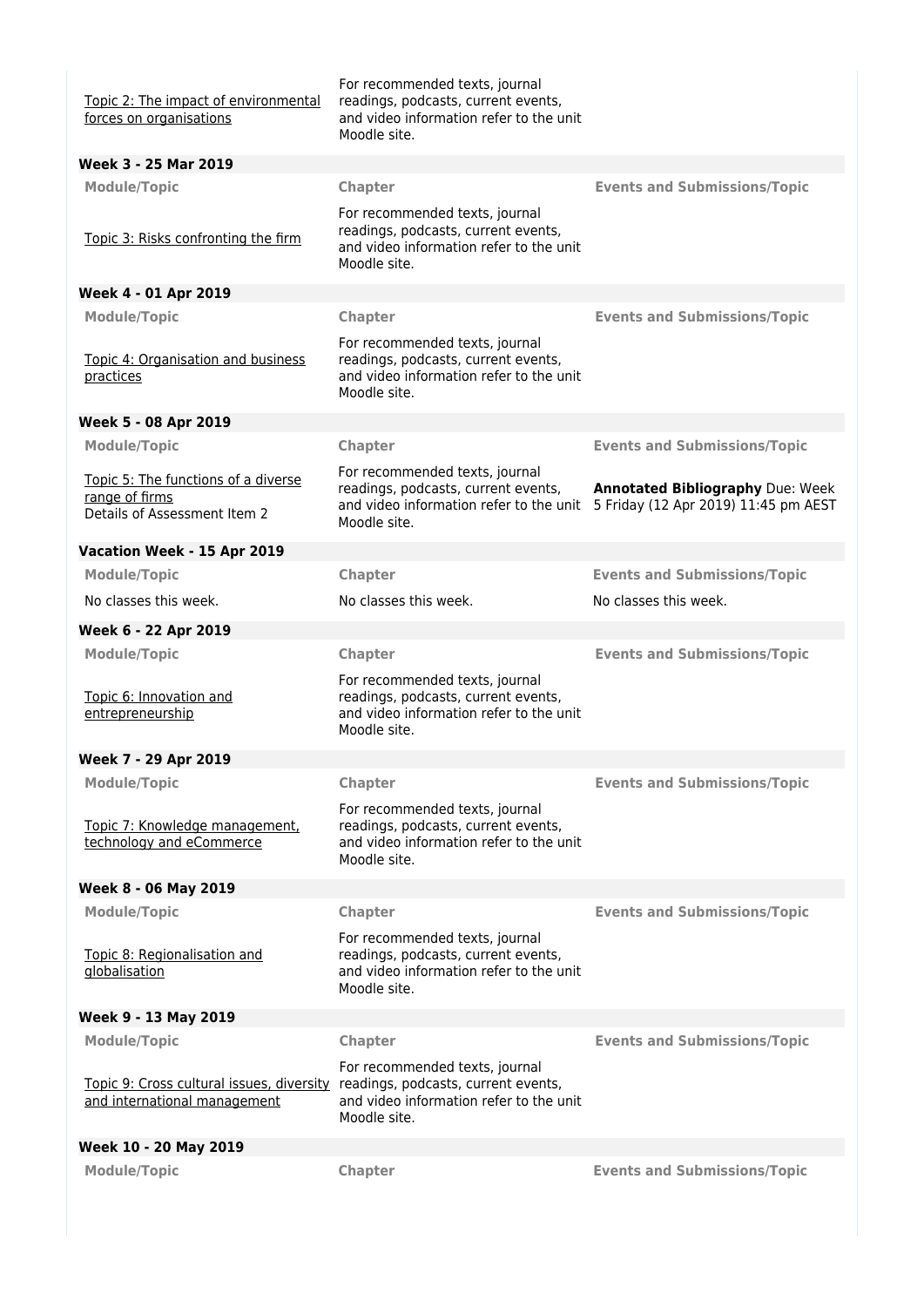| Topic 10: Contemporary management<br>and business issues                                                                                           | For recommended texts, journal<br>readings, podcasts, current events,<br>and video information refer to the unit<br>Moodle site. | <b>Group Led Presentation and</b><br>Discussion Due: Week 10 Friday (24<br>May 2019) 11:45 pm AEST |  |  |
|----------------------------------------------------------------------------------------------------------------------------------------------------|----------------------------------------------------------------------------------------------------------------------------------|----------------------------------------------------------------------------------------------------|--|--|
| Week 11 - 27 May 2019                                                                                                                              |                                                                                                                                  |                                                                                                    |  |  |
| <b>Module/Topic</b>                                                                                                                                | <b>Chapter</b>                                                                                                                   | <b>Events and Submissions/Topic</b>                                                                |  |  |
| There is no topic covered in class this<br>week. Group led presentations and<br>discussions will be done in class.                                 | No new information presented this<br>week.                                                                                       | Group led presentations and<br>discussions done during the lecture<br>and tutorials for week 11.   |  |  |
| Week 12 - 03 Jun 2019                                                                                                                              |                                                                                                                                  |                                                                                                    |  |  |
| <b>Module/Topic</b>                                                                                                                                | <b>Chapter</b>                                                                                                                   | <b>Events and Submissions/Topic</b>                                                                |  |  |
| There is no topic covered in class this<br>week. Group led presentations and<br>discussions will be done in class.<br>Details of Assessment Item 3 | There will be exam information<br>available on the unit Moodle site.                                                             | Group led presentations and<br>discussions done during the lecture<br>and tutorials for week 12.   |  |  |
| Review/Exam Week - 10 Jun 2019                                                                                                                     |                                                                                                                                  |                                                                                                    |  |  |
| <b>Module/Topic</b>                                                                                                                                | Chapter                                                                                                                          | <b>Events and Submissions/Topic</b>                                                                |  |  |
| <b>Exam Week - 17 Jun 2019</b>                                                                                                                     |                                                                                                                                  |                                                                                                    |  |  |
| <b>Module/Topic</b>                                                                                                                                | Chapter                                                                                                                          | <b>Events and Submissions/Topic</b>                                                                |  |  |

## Term Specific Information

This unit is jointly coordinated by Dr Christiana Liang and Dr Laura Baker. Throughout the term: Please direct all questions regarding the assessment to the Assessment Discussion Forum on Moodle. On-campus students only, please direct all general enquiries regarding the unit to Dr Christiana Liang. Distance students only, please direct all general enquiries regarding the unit to Dr Laura Baker.

## Assessment Tasks

## 1 Annotated Bibliography

### **Assessment Type**

Written Assessment

### **Task Description**

This is an annotated bibliography that will be 1600 words  $+/-10\%$ 

### **Purpose**

This individual written assessment is designed to assist you to develop your knowledge of management and business contexts. The secondary purpose of this assessment task is to give you the opportunity to enhance skills in research, professional responsibility, and written communication.

### **Task details**

Your task is to compile an annotated bibliography of five recent (2014-2018) peer reviewed journal articles from the list of journals below. You cannot use articles from any other journals and you cannot use the journal articles that are on the unit Moodle site. You must include the doi for each journal article in the reference list. Journals:

Asia Pacific Business Review Benchmarking: an international journal Business Strategy and the Environment Business Strategy Review Competition and Change: the journal of global business and political economy Contemporary Pacific European Business Review European Journal of Work and Organizational Psychology European Management Journal Global Governance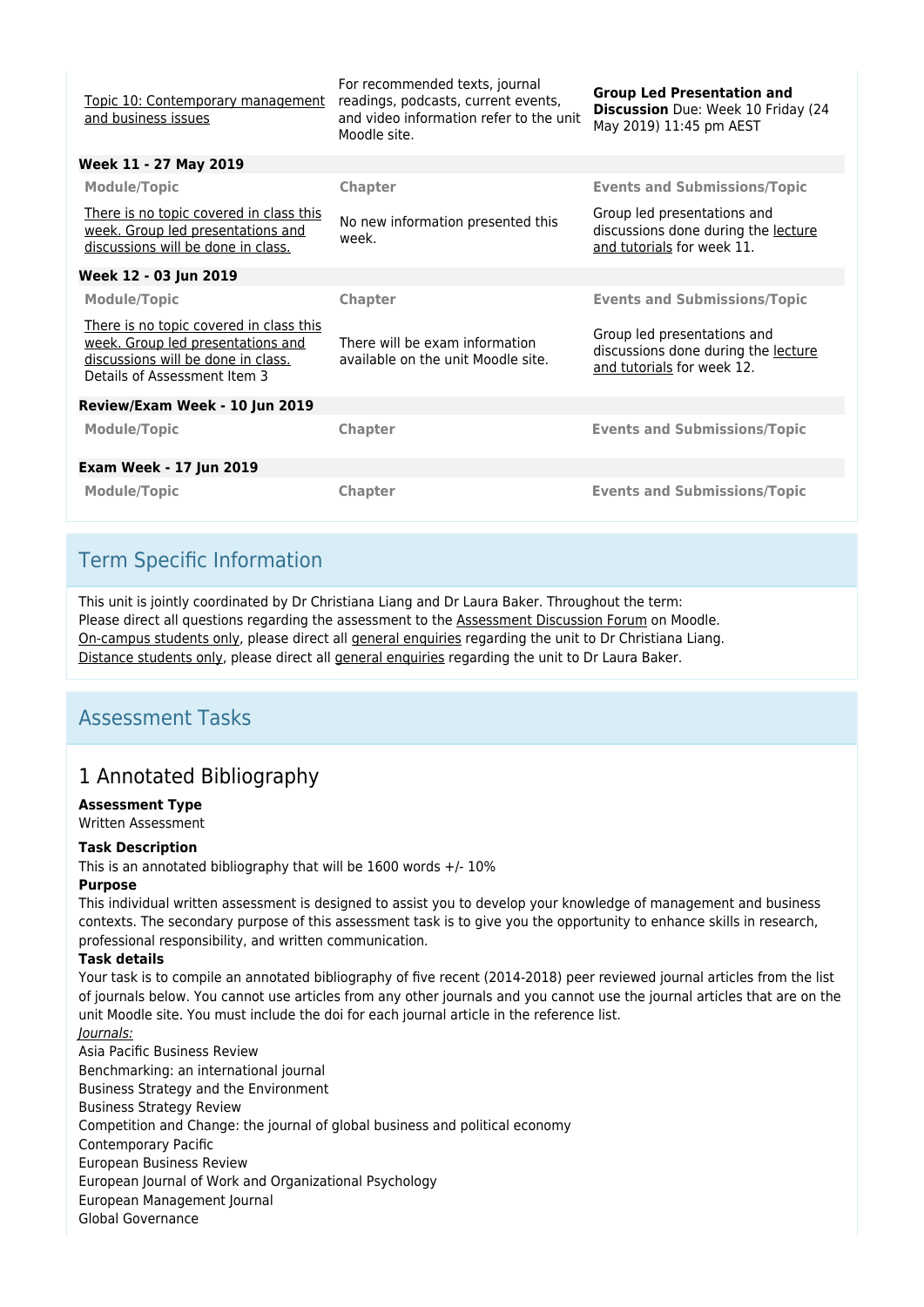Human Resource Development Quarterly

IIMB Management Review

International Journal of Organizational Analysis

International Journal of Productivity and Performance Management

International Journal of Strategic Decision Sciences

International Studies of Management and Organization

Journal of Business Strategy

Journal of General Management

Journal of Industrial and Management Optimization

Journal of Management and Organization

Journal of Organizational Behavior Management Journal of Organizational Change Management

Journal of Organizational Effectiveness: People and Performance

Leadership

Management Decision

Measuring Business Excellence

Nonprofit Management and Leadership

Pacific Affairs: an international review of Asia and the Pacific

Qualitative Research in Organizations and Management

Quality Management Journal

The Journal of Applied Behavioral Science

The TQM Journal

### **You are required to:**

1. Identify five (5) journal articles that match the first five topics of this unit. That is, you must find one journal article per topic: a. Organisational structures or governance, b. Environmental forces, c. Risks confronting the firm, d. Organisation and business practices, and e. The functions of diverse firms. You should search the library databases via the online 'advanced search' function of the CQUniversity library. By choosing the 'advanced search' function you can select the actual journal you wish to search.

2. Write a short 150 word introduction discussing why the contextual factors are important to organisational decision making. The introduction is 150 words in total not 150 words per article.

3. Write approximately 250 words a. defining the main contextual factor being discussed in the journal article, b. the new findings in relation to the contextual factor, and c. what these findings mean for managers in organisations. You should write this 250 word summary for each of the five journal articles.

4. Write a short 200 word conclusion recommending one specific contextual factor as most important to the Big Four banks' organisational performance. The Big Four banks are the Commonwealth Bank of Australia (CBA), Westpac, the Australia and New Zealand Banking Group (ANZ) OR the National Australia Bank (NAB). Explain your reasoning.

5. Write a reference list correctly formatted in the APA style. This reference list must contain all five articles as well as the doi for each article.

### **Assessment Due Date**

Week 5 Friday (12 Apr 2019) 11:45 pm AEST

All submissions must be uploaded through the Assessment Item 1 link on the unit Moodle page. The annotated bibliography can be uploaded as a pdf or word document. Penalties for late submission are applied according to the policy.

### **Return Date to Students**

Week 7 Friday (3 May 2019)

Every effort will be made to return your assignment by the date indicated. You will find your mark and feedback through the Feedback Studio portal on Moodle.

### **Weighting**

30%

### **Assessment Criteria**

1. Explaining how major internal and external contextual factors affect business decision making (4 marks).

2. Defining key terms, theories and concepts presented in Topics 1-5 (5 marks).

3. Critical evaluation of managerial actions in relation to the internal and external contextual factors discussed in Topics 1-5 (10 marks).

4. Demonstrating understanding of the impact of an internal and/or external contextual factor on organisational performance (4 marks).

- 5. Correctly using the APA referencing system to cite academic sources in-text and in the reference list (3 marks).
- 6. Correctly using appropriate conventions of academic writing (2 marks).
- 7. Correctly selecting journal articles from only the list of journals provided (2 marks).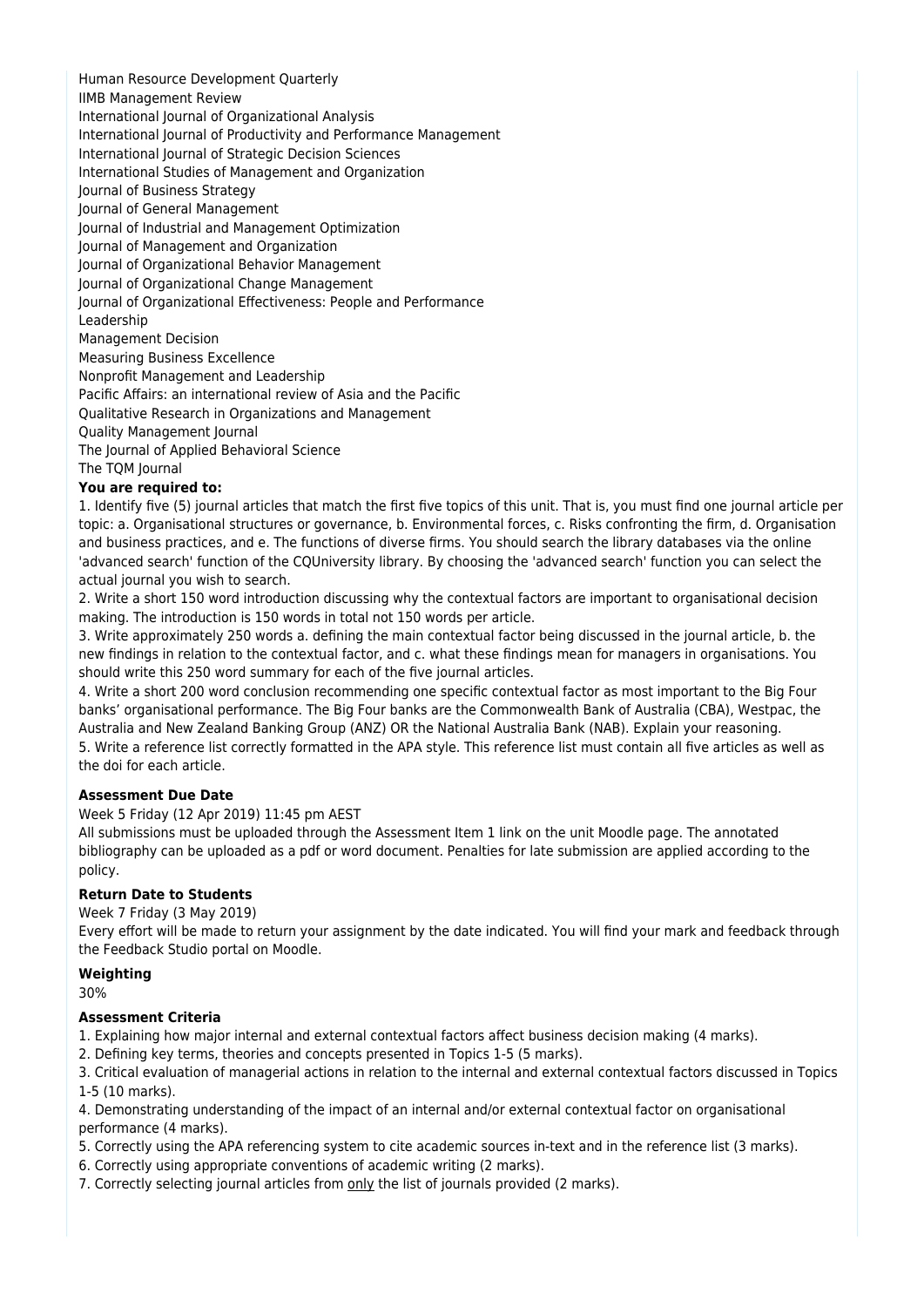#### **Referencing Style**

[American Psychological Association 6th Edition \(APA 6th edition\)](https://sportal.cqu.edu.au/__data/assets/pdf_file/0026/107684/APA_Referencing_Guide-2019.pdf)

### **Submission**

Online

#### **Submission Instructions**

All submissions must be submitted through the Moodle site. No email submissions will be accepted. Please contact SDesk if you have difficulty accessing the Moodle site.

#### **Learning Outcomes Assessed**

- Critically analyse the impact of a range of internal and external contextual factors on the performance and decision making of organisations
- Synthesise and utilise key theories, concepts and terms relevant to internal and external contextual factors to examine organisational environments

### **Graduate Attributes**

- Knowledge
- Cognitive, technical and creative skills
- Research
- Ethical and Professional Responsibility

## 2 Group Led Presentation and Discussion

### **Assessment Type**

Group Work

### **Task Description**

This is a group assignment that involves a 25 minute student-led presentation, discussion and associated materials. **Purpose**

This assignment aims to develop your knowledge of contextual factors and ability to develop this knowledge in others. The objective is to develop your research, cognitive, creative, communication, professional responsibility and self management skills within the context of a group assignment. It provides you the opportunity to develop your leadership skills as a member of a group.

### **Task details**

You must be enrolled in a lecture class and a tutorial class by census date, Tuesday 2 April. You will be able to enrol in Assessment Item 2 groups yourself on the unit's Moodle site. The members of you group must all be either within your lecture or your tutorial group. Groups cannot be formed with students who are not in your lecture or tutorial group. There will be a maximum of 5 group members in each group. There will be no changes to these Assessment Item 2 groups after Friday 5 April so please make sure that you have sorted out which lecture and tutorial class you want to attend by 2 April. Lecture and tutorial classes can only be changed with the permission of the Unit Coordinator after 2 April and no adjustments to presentation and discussion groups will be made after 5 April.

The group led presentation and discussion will relate to one of the Topics 6-9: a. Innovation and entrepreneurship, b. Knowledge management, technology and eCommerce, c. Regionalisation and globalisation, OR d. Cross cultural issues, diversity and international management. These topics are quite large so you can choose to concentrate on only one part of the topic e.g., only innovation. Your group led presentation and discussion will take place in either your lecture or tutorial class in week 11 or week 12. However, all materials related to the assignment must be uploaded to Moodle by the Friday of week 10 regardless of which week your group led presentation and discussion takes place. Your group is required to:

1. Conduct a 10 minute PowerPoint presentation in class, every member of the group must speak during the presentation, the presentation must include information from at least 6-8 academic journal articles. This presentation should demonstrate your understanding of the contextual factor. A copy of this PowerPoint presentation should be supplied in your submission uploaded to Moodle.

2. Discuss one current event (something that has occurred since 1 January 2019) that you have found in relation to the contextual factor. This discussion should summarise the content of the current event, show the critical link between the external and internal environments of organisations and discuss problems that this contextual factor may cause for organisations. This current event can take the form of a newspaper or magazine article, a TED talk, a radio or TV interview and so on. A summary of this current event and a link to its source should be supplied in your submission uploaded to Moodle. This discussion should take no more than 5 minutes.

3. Develop two questions: one question in relation to the content of the PowerPoint and one question in relation to the current event. You will be required to lead a discussion of these two questions by posing the question to your audience and responding to their answers. You should provide a copy of the two questions and the expected answers in your submission uploaded to Moodle. This discussion aims to show your critical thinking and understanding of the contextual factor and ability to generate solutions to the problem associated with the contextual factor. All group members should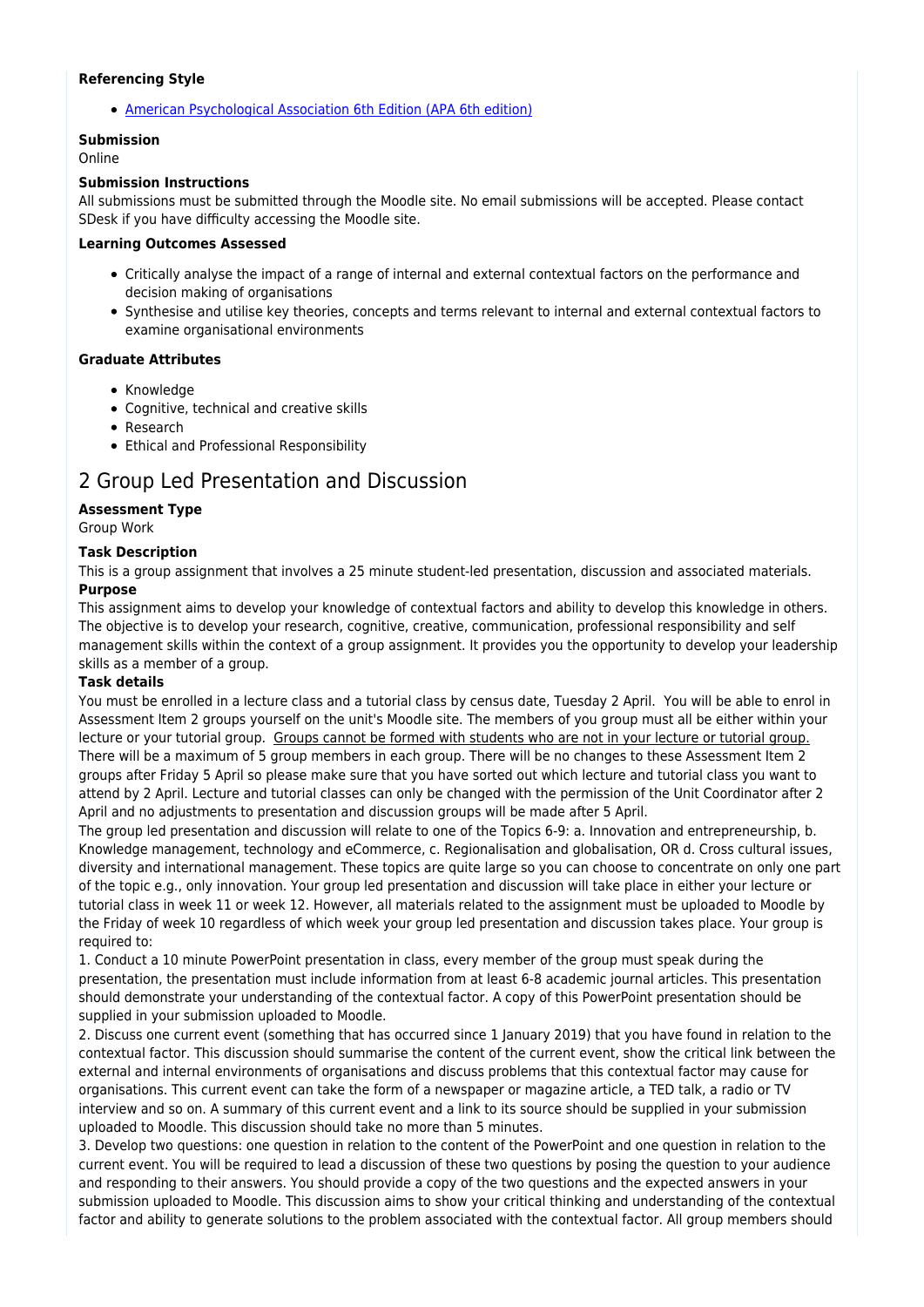take part in this discussion. The discussion should take no more than 10 minutes.

### **Assessment Due Date**

Week 10 Friday (24 May 2019) 11:45 pm AEST

All submissions are to be uploaded through the Assessment Item 2 link on the unit Moodle page. The submission can be uploaded as ppt, pdf or word documents. Penalties for late submissions are applied according to the policy.

### **Return Date to Students**

Review/Exam Week Friday (14 June 2019)

Every effort will be made to return your assignment by the date indicated. You will find your mark and feedback through the Feedback Studio portal on Moodle.

#### **Weighting**

30%

### **Assessment Criteria**

1. Demonstrated understanding of the internal and external contextual factors (Topics 6 - 9) that affect contemporary organisations (6 marks)

2. Application of current events to demonstrate understanding of the relationship between the external and internal environments of organisations (6 marks)

3. Critical understanding of the problems associated with the relevant contextual factor shown throughout the presentation and discussion (6 marks)

4. Recommendation of solutions regarding how organisations can deal with contemporary challenges posed by the relevant contextual factor (6 marks)

5. Demonstrated breadth and quality of research by using a minimum of 6-8 academic sources (2 marks)

- 6. Developing a concise and structured presentation to the required professional standard (2 marks)
- 7. Correct use of the APA referencing format in the materials submitted on Moodle (2 marks)

### **Referencing Style**

[American Psychological Association 6th Edition \(APA 6th edition\)](https://sportal.cqu.edu.au/__data/assets/pdf_file/0026/107684/APA_Referencing_Guide-2019.pdf)

### **Submission**

Online

### **Submission Instructions**

All submissions must be submitted through the Moodle site. No email submissions will be accepted. Please contact SDesk if you have difficulty accessing the Moodle site.

#### **Learning Outcomes Assessed**

- Communicate an understanding of contemporary internal and external contextual factors affecting organisations
- Evaluate complex problems relevant to internal and external contextual factors in organisational environments
- Recommend creative solutions to contemporary challenges facing businesses to a variety of audiences and stakeholders.

### **Graduate Attributes**

- Knowledge
- Communication
- Cognitive, technical and creative skills
- Research
- Self-management
- Ethical and Professional Responsibility
- Leadership

### Examination

### **Outline**

Complete an invigilated examination.

**Date**

During the examination period at a CQUniversity examination centre.

**Weighting**

40%

**Length** 180 minutes

**Exam Conditions** Closed Book.